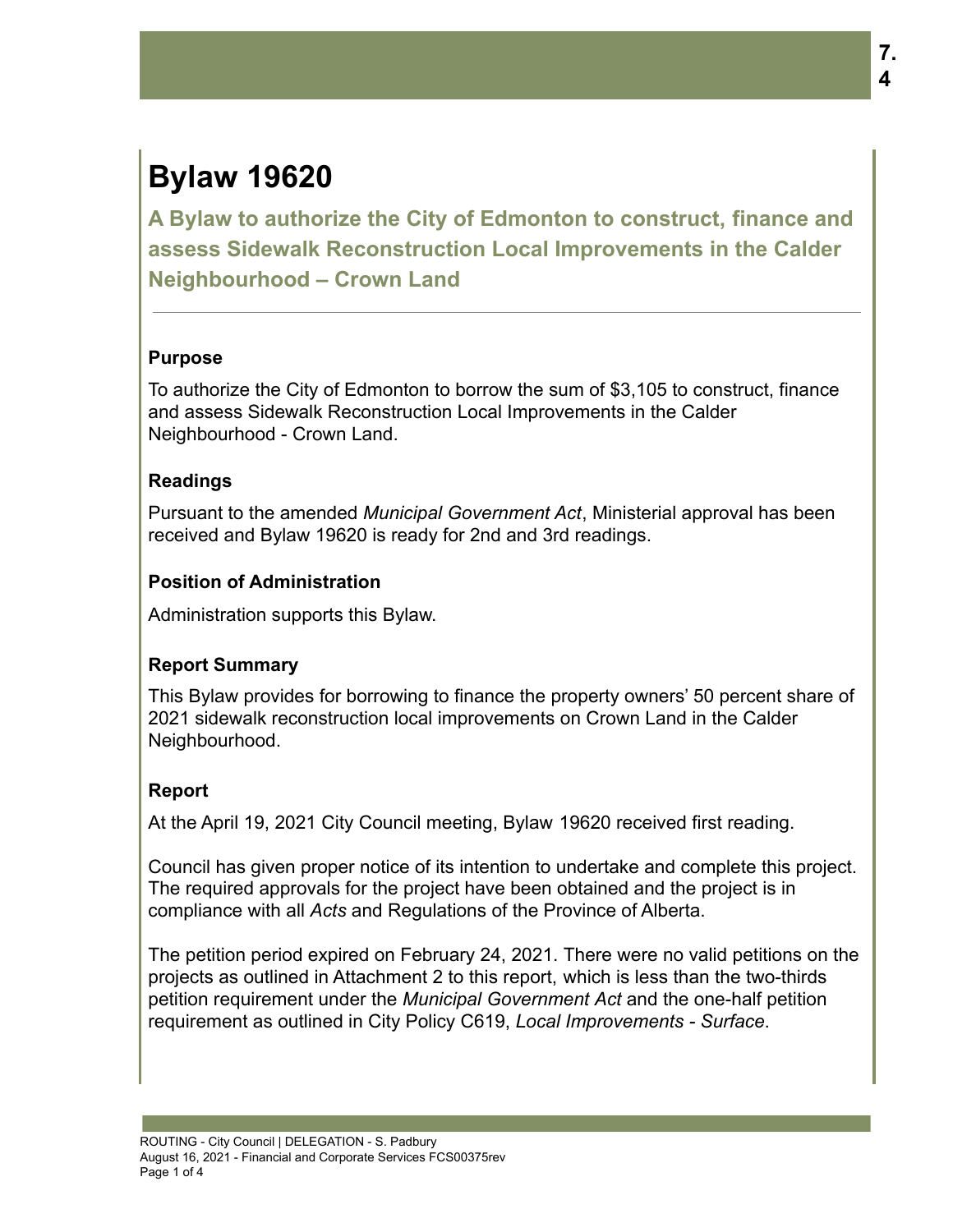**Bylaw 19620 - A Bylaw to authorize the City of Edmonton to construct, finance and assess Sidewalk Reconstruction Local Improvements in the Calder Neighbourhood – Crown Land**

The *Municipal Government Act* requires municipalities to seek ministerial approval for the local improvement, prior to second reading of the Bylaw. The Minister of Infrastructure for Alberta approved Bylaw 19620 on May 26, 2021, and has provided a letter on the decision (Attachment 5).

The reconstruction of sidewalks falls under the cost sharing program as outlined in City Policy C619, *Local Improvements - Surface*, with 50 percent of the reconstruction costs borne by the City at large and 50 percent funded by the benefiting property owners through the local improvement assessment.

The total cost of the sidewalk reconstruction local improvements in the Calder Neighbourhood for Crown Land is estimated to be \$6,210. Borrowing of \$3,105 is required to finance the property owners' share of the estimated local improvement costs.

| <b>Outcomes</b>                                                                                                                                                                                                                                                          | <b>Measures</b>                                                                                                                                                                                                                                                                                                                                                                                                                                                                                                                                                                                                                                                                                                                                                                                                                                                                                       | <b>Results</b>                                                                                                                                                                                                                                                                                                                                                                                                                          | <b>Targets</b>                                                                                                                                                                                                                                                                                                                                                                                       |
|--------------------------------------------------------------------------------------------------------------------------------------------------------------------------------------------------------------------------------------------------------------------------|-------------------------------------------------------------------------------------------------------------------------------------------------------------------------------------------------------------------------------------------------------------------------------------------------------------------------------------------------------------------------------------------------------------------------------------------------------------------------------------------------------------------------------------------------------------------------------------------------------------------------------------------------------------------------------------------------------------------------------------------------------------------------------------------------------------------------------------------------------------------------------------------------------|-----------------------------------------------------------------------------------------------------------------------------------------------------------------------------------------------------------------------------------------------------------------------------------------------------------------------------------------------------------------------------------------------------------------------------------------|------------------------------------------------------------------------------------------------------------------------------------------------------------------------------------------------------------------------------------------------------------------------------------------------------------------------------------------------------------------------------------------------------|
| Ensure transparent,<br>conservative and<br>reasonable debt<br>financing as a source<br>of funding to support<br>the City's long-term<br>capital plans and<br>strategies while<br>maintaining long-term<br>financial affordability,<br>flexibility and<br>sustainability. | • The City of Edmonton is subject<br>to limits both for total debt and<br>debt servicing by the Municipal<br>Government Act and by the City's<br>internal Debt Management Fiscal<br>Policy (C203C).<br>The Municipal Government<br>$\bullet$<br>Act debt limit is 2 times the<br>revenue of the City and the<br>debt servicing limit is 35% of<br>City revenues. For this<br>calculation, revenues are net<br>of capital government<br>transfers and contributed<br>tangible capital assets.<br>The internal Debt<br>$\bullet$<br><b>Management Fiscal Policy</b><br>(C203C) sets more<br>conservative debt service<br>limits at 22% (total debt) of<br>City revenues and 15%<br>(tax-supported debt) of Tax<br>Levy Revenues.<br>Debt financing preparation for<br>$\bullet$<br>Local Improvements is<br>performed in accordance with<br>internal policy Financing of<br>Local Improvements (C200B). | Based on the limits set<br>under the Municipal<br>Government Act. as of<br>December 31, 2020,<br>the City had used<br>58.2% of its debt limit<br>and 30.6% of its debt<br>servicing limit.<br>Based on the limits<br>under the Debt<br><b>Management Fiscal</b><br>Policy, as of<br>December 31, 2020,<br>the City had used<br>59.4% of its<br>tax-supported debt<br>servicing limit and<br>45.3% of its total debt<br>servicing limit. | • Total debt and<br>debt servicing<br>are in line with<br>the limits set<br>by the<br><b>Municipal</b><br>Government<br>Act and by the<br>internal Debt<br>Management<br><b>Fiscal Policy</b><br>(C203C).<br>• Debt financing<br>preparation for<br>Local<br>Improvements<br>is performed in<br>accordance<br>with internal<br>policy<br>Financing of<br>Local<br><b>Improvements</b><br>$(C200B)$ . |

#### **Corporate Outcomes and Performance Management**

**Corporate Outcomes:** The City of Edmonton has sustainable and accessible infrastructure and The City of Edmonton has a resilient financial position.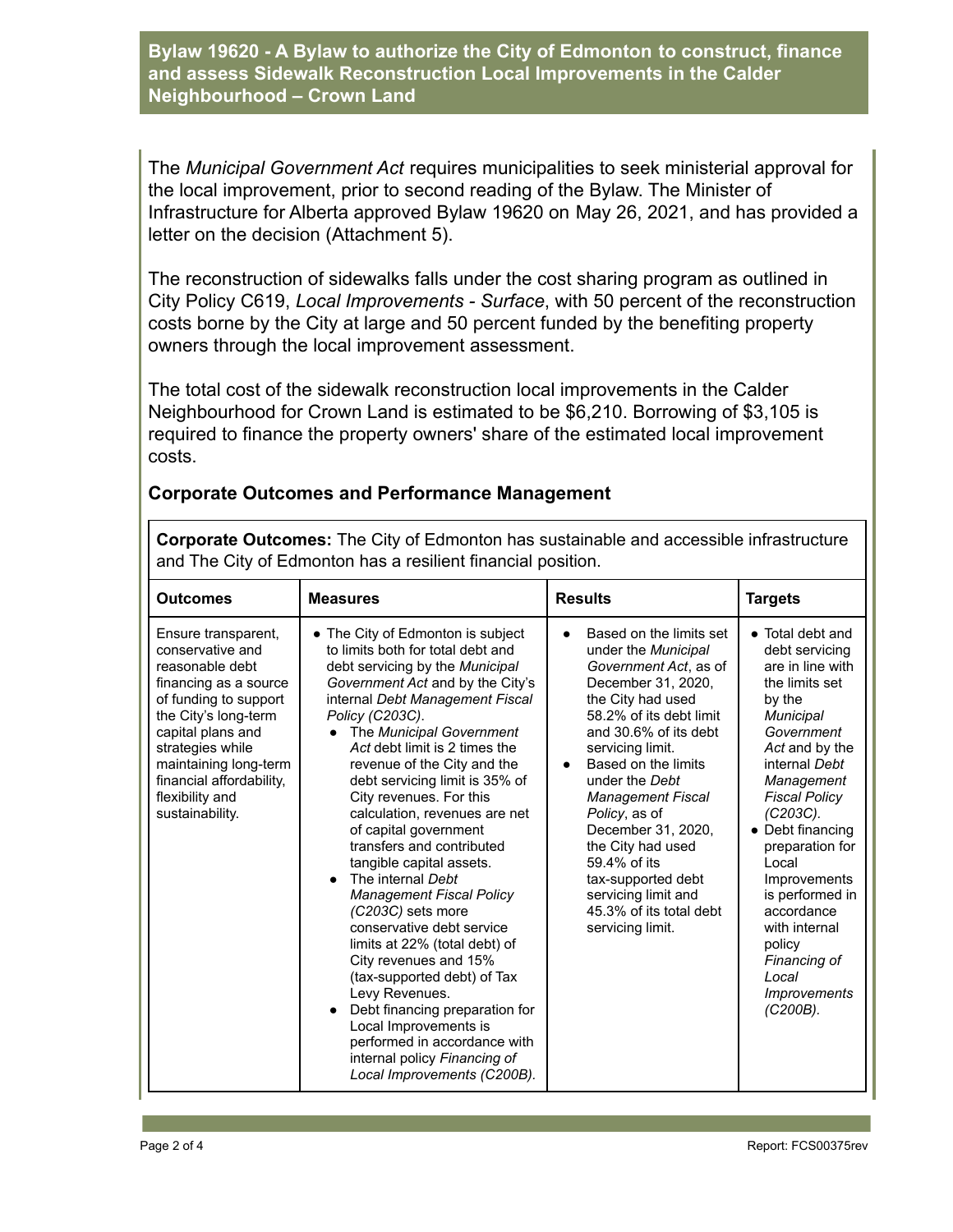#### **Bylaw 19620 - A Bylaw to authorize the City of Edmonton to construct, finance and assess Sidewalk Reconstruction Local Improvements in the Calder Neighbourhood – Crown Land**

#### **Risk Assessment**

| <b>Risk</b><br><b>Element</b>                                      | <b>Risk Description</b>                                                                                                                                                                                                                                                                                                                                                                                                                                                                                                                                                                                                                                                                                                                                                                                                                                                 | Likeli<br>hood | Impact   | <b>Risk Score</b><br>(with current<br>mitigations) | <b>Current</b><br><b>Mitigations</b>                                                                                                                                                                                                                                                                                                                                                                                                                                                                                                | <b>Potential</b><br><b>Future</b><br><b>Mitigations</b>                                                                                                                  |
|--------------------------------------------------------------------|-------------------------------------------------------------------------------------------------------------------------------------------------------------------------------------------------------------------------------------------------------------------------------------------------------------------------------------------------------------------------------------------------------------------------------------------------------------------------------------------------------------------------------------------------------------------------------------------------------------------------------------------------------------------------------------------------------------------------------------------------------------------------------------------------------------------------------------------------------------------------|----------------|----------|----------------------------------------------------|-------------------------------------------------------------------------------------------------------------------------------------------------------------------------------------------------------------------------------------------------------------------------------------------------------------------------------------------------------------------------------------------------------------------------------------------------------------------------------------------------------------------------------------|--------------------------------------------------------------------------------------------------------------------------------------------------------------------------|
| Exceeding<br>regulated<br>debt and<br>debt<br>servicing<br>limits. | The internal City<br>policy Financing of<br>Local Improvements<br>(C200B) directs the<br>City to obtain debt<br>financing for Local<br>Improvements in<br>accordance with the<br>Debt Management<br>Fiscal Policy (C203C).<br>The description of risk<br>includes exceeding<br>debt and debt<br>servicing limits<br>regulated by the<br>Municipal<br>Government Act and<br>the internal Debt<br><b>Management Fiscal</b><br>Policy (C203C).<br>Exceeding the Debt<br><b>Limit Regulations</b><br>requires approval<br>from the minister.<br>Failure by a<br>municipality to fall<br>within the Debt Limit<br>Regulation or the<br>City's internal Debt<br><b>Management Fiscal</b><br>Policy (C203C) may<br>result in the refusal of<br>an application to the<br>Provincial lender to<br>purchase the City's<br>debentures in order to<br>finance a capital<br>project. | 1-Rare         | 4-Severe | 4-Low                                              | Quarterly<br>monitoring of<br>the City's debt<br>borrowings,<br>debt positions<br>and debt<br>servicing to<br>ensure<br>compliance<br>with the debt<br>and debt<br>servicing<br>limits<br>regulated by<br>the Municipal<br>Government<br>Act and the<br>internal Debt<br>Management<br><b>Fiscal Policy</b><br>(C203C). The<br>City considers<br>and models<br>the impact to<br>the debt<br>position and<br>debt servicing<br>limits due to<br>future<br>unapproved<br>borrowings<br>and potential<br>changes to<br>interest rates. | Long term<br>forecasts are<br>used to<br>determine the<br>impact of<br>approved and<br>potential future<br>unapproved<br>projects and<br>their impact on<br>debt limits. |

## **Public Engagement**

The City engages with the public when a local improvement plan is proposed for the affected areas.